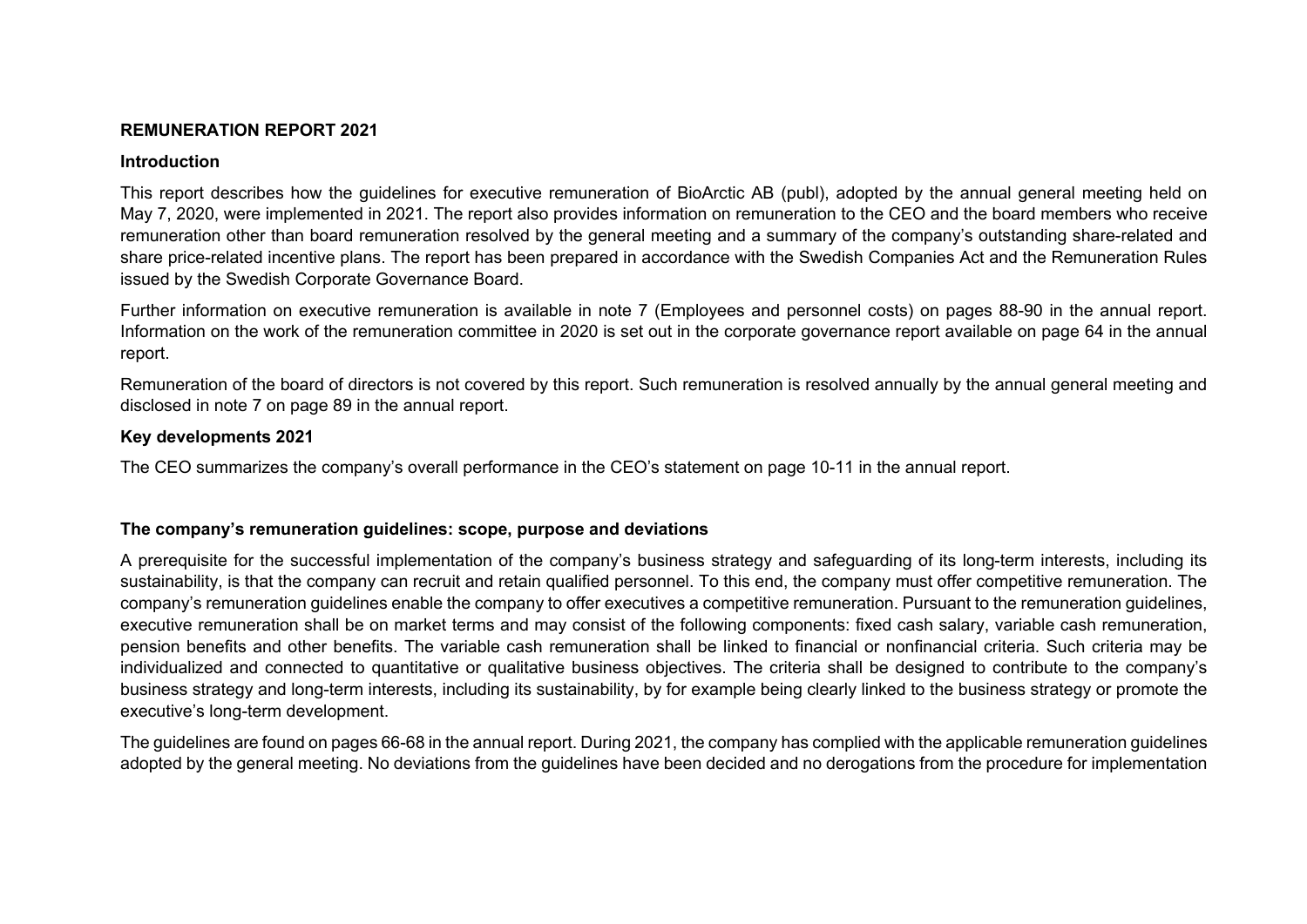of the guidelines have been made. The auditor's statement regarding the company's compliance with the remuneration guidelines is available on https://www.bioarctic.se/en/annual-general-meeting-2022-5582/. The company has not requested repayment of any compensation. In addition to remuneration covered by the remuneration guidelines, the annual general meetings of the company have resolved to implement long-term sharerelated incentive plans.

## *Total remuneration to executives in 2021 (kSEK)*

Fixed remuneration Variable remuneration

|                                                     |             |                |                   | Multi-<br>year |                     |                        |                    | Portion of fixed and variable |
|-----------------------------------------------------|-------------|----------------|-------------------|----------------|---------------------|------------------------|--------------------|-------------------------------|
| Name of director (position)                         | Base salary | Other benefits | One-year variable | variable       | Extraordinary items | <b>Pension Expense</b> | Total remuneration | remuneration <sup>5</sup>     |
| Gunilla Osswald (CEO) <sup>1</sup>                  | 3076        | 106            | 907               |                |                     | 1 0 5 9                | 5 1 4 8            | 82% / 18%                     |
| Wenche Rolfsen (Chairman of the board) <sup>2</sup> | 66          |                |                   |                |                     |                        | 66                 | 100%/0%                       |
| Lars Lannfelt (Board member) 3                      | 1959        | 16             |                   |                |                     | 606                    | 2 5 8 1            | 100%/0%                       |
| Per Gellerfors (Board member) 4                     | 116         |                |                   |                |                     |                        | 116                | 100%/0%                       |

<sup>1</sup> Basic salary includes an increase of holiday debt of 83 kSEK. Other benefits consist of car benefit, as well as benefit of health insurance and meals. Variable remuneration consists of bonuses attributable to the achie paid out in 2022.

<sup>2</sup> Wenche Rolfsen provides consulting services to the company against market-based remuneration. The basic salary refers to invoiced consulting fees. Wenche Rolfsen also receives board fees in accordance with a decision o which is not reported in this table.

<sup>3</sup> Lars Lannfelt is emploved by the company and has not received board fees. The basic salary includes holiday pay of SEK 132 thousand. Other benefits consist of benefits of health insurance, meals and parking. Of the pen SEK 212 thousand is attributable to 2020.

<sup>4</sup> Pär Gellerfors provides consulting services to the company against market-based remuneration. The basic salary refers to invoiced consulting fees. In addition. Pär Gellerfors receives board fees in accordance with a de which is not reported in this table.

<sup>5</sup> Pension benefits, which in their entirety refer to basic salary and are premium based, have been fully reported as fixed remuneration

#### **Share.based remuneration**

#### *Existing share-related and share price-related incentive plans*

BioArctic has a long-term incentive program (program 2019/2028) in the form of an employee stock option program for the company's management, researchers and other employees. The purpose of the incentive program is to encourage broad shareholding among BioArctic's employees, facilitate recruitment, retain competent employees and increase the motivation and goal fulfillment of the company's employees.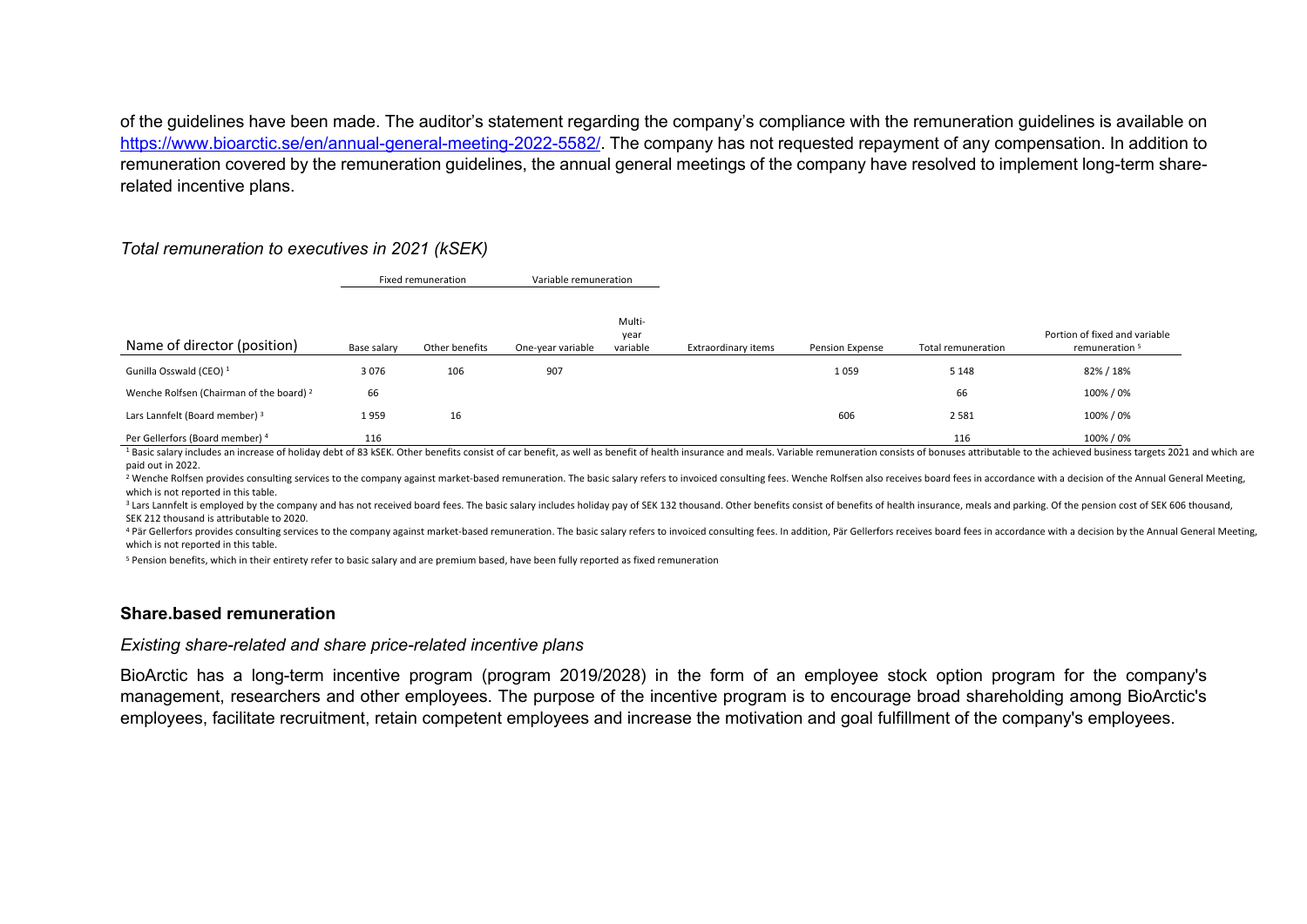The employee stock option program comprises a total of 1,000,000 employee stock options, which entitles the holder to acquire new B-shares in the company in accordance with the terms of the program. At the end of the year, 540,000 employee stock options had been awarded to employees, of which 100,000 employee stock options had been awarded to the CEO. The maximum dilution effect of the employee stock option program 2019/2028 is estimated to amount to 1.1 percent of the share capital and 0.5 percent of the votes in the company (calculated based on the number of existing shares in the company), provided that all employee stock options are exercised.

The program extends over five years and six months from the award date for each employee. The employee stock options may only be exercised for subscription of shares after a certain vesting period. The terms of the employee stock options entitle the participants to exercise 60 percent of the awarded employee stock options for subscription after three years, an additional 20 percent after four years and the remaining 20 percent after five years. The employee stock options are linked to the participant's employment in the company. If the employment in the company is terminated before the employee stock options have been exercised for share subscription, all of the participant's unused employee stock options expire without the right to exercise them.

Each vested employee stock option gives the participant a right to subscribe for one B share in the company at an exercise price corresponding to 110 percent of the volume-weighted average price for the Company's share according to Nasdaq Stockholm's price list during a period of ten (10) trading days before either:

- (i) June 1, 2019 for an offer of employee stock options submitted up to and including August 31, 2019, or
- (ii) on the first day of the quarter during which the offer is submitted, for employee stock options that are offered after August 31 2019.

|                                |                                                                                                           |                       |                        | Information regarding the reported financial year* |                               |                        |                            |                                                  |                             |                            |                                                         |                                          |                                                    |  |
|--------------------------------|-----------------------------------------------------------------------------------------------------------|-----------------------|------------------------|----------------------------------------------------|-------------------------------|------------------------|----------------------------|--------------------------------------------------|-----------------------------|----------------------------|---------------------------------------------------------|------------------------------------------|----------------------------------------------------|--|
|                                | The main conditions of share option<br>plans                                                              |                       |                        |                                                    |                               |                        |                            | Opening<br>balance                               | During the year             |                            |                                                         | Closing balance                          |                                                    |  |
|                                |                                                                                                           |                       |                        |                                                    |                               |                        |                            |                                                  | 9                           | 10                         | 11                                                      | 12                                       | 13                                                 |  |
| Name of director<br>(position) | Name of plan                                                                                              | Performance<br>period | Award date             | Vesting date                                       | End of<br>retention<br>period | Exercise period**      | Exercise<br>price<br>(SEK) | Share options<br>held at<br>beginning of<br>year | Share<br>options<br>awarded | Share<br>options<br>vested | Share options<br>subject to<br>performance<br>condition | Share options<br>awarded and<br>unvested | Share options<br>subject to<br>retention<br>period |  |
|                                | Employee stock                                                                                            | n/a                   | 2019-09-11             | 2022-09-11                                         | n/a                           | 2022-09-11--2025-03-11 |                            |                                                  |                             |                            |                                                         |                                          |                                                    |  |
| Gunilla Osswald                | 2023-09-11<br>2019-09-11<br>n/a<br>option program<br>(vd)<br>2019/2028<br>2019-09-11<br>2024-09-11<br>n/a |                       |                        |                                                    | n/a                           | 2023-09-11--2025-03-11 | 83,60                      | 100 000                                          | 0                           | 0                          | 0                                                       | 100 000                                  |                                                    |  |
|                                |                                                                                                           | n/a                   | 2024-09-11--2025-03-11 |                                                    |                               |                        |                            |                                                  |                             |                            |                                                         |                                          |                                                    |  |
| Total                          |                                                                                                           |                       |                        |                                                    |                               |                        |                            | 100 000                                          | 0                           |                            | 0                                                       | 100 000                                  |                                                    |  |

### *Share option plans*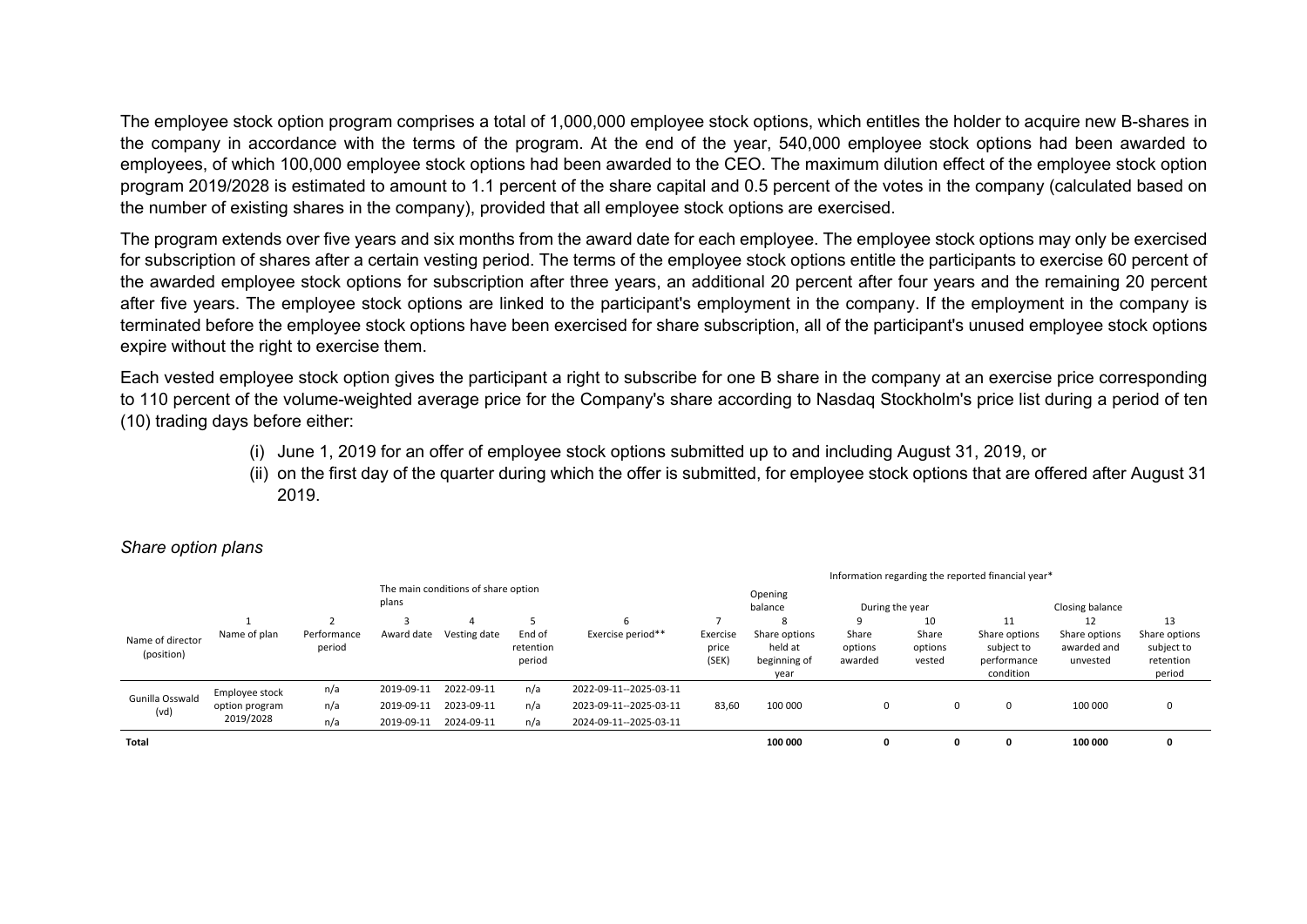\* During 2021, no changes were made regarding the employee stock option program 2019/2028, in which the CEO holds 100,000 employee stock options

\*\* Of the employee stock options, 60,000 can be exercised from September 11, 2022, 80,000 from September 11, 2023 and 100,000 from September 11

## **Variable remuneration**

*Criteria for payment of variable remuneration*

The variable renumeration may consist of bonuses for senior executives in the form of cash, shares and/or share-related instruments in BioArctic AB. Variable remuneration shall relate to the outcome of BioArctic's goals and strategies and shall be based on predetermined and measurable criteria designed to promote long-term value creation. The criteria for variable remuneration shall be determined annually by the board in order to ensure that the criteria are in line with BioArctic's current business strategy and financial targets. The criteria can be individual or collective, financial or non-financial and shall be designed in such a way that they promote the Company's business strategy, sustainability strategy and long-term interests.

The share of the variable compensation in relation to the total compensation may vary depending on the executive's position. However, variable remuneration should not exceed an amount corresponding to 50 percent of the executive's annual fixed salary. The maximum variable compensation to the CEO for the financial years 2018-2021 was 35 percent of the fixed salary.

# **Reward program for all employees**

BioArctic has three reward programs which are linked to clinical research programs, of which two reward programs are linked to the drug candidate lecanemab (BAN2401) for Alzheimer's disease with Eisai and one is linked to the drug candidate ABBV-0805 for Parkinson's disease with AbbVie. The reward programs cover all permanent employees, excluding the founder. Payment of variable remuneration takes place when the company achieves certain predetermined goals (milestones) within the framework of its clinical development activities. As the reward programs are based in the achievements and results in the clinical research programs, the payments of the variable remuneration may occur irregularly, as milestones are reached in the projects. A condition for receiving variable renumeration is that the employee is permanently employed and that the employment lasted for at least six months at the time the milestone is achieved and that the employee has not terminated his/her employment at the time of payment. The potential variable remuneration to the employee amounts to one monthly salary per achieved milestone. Pension contributions will not be made in relation to the variable compensation.

In 2021, one milestone under BioArctic's reward programs was achieved and variable remuneration according to the reward programs was paid in September 2021.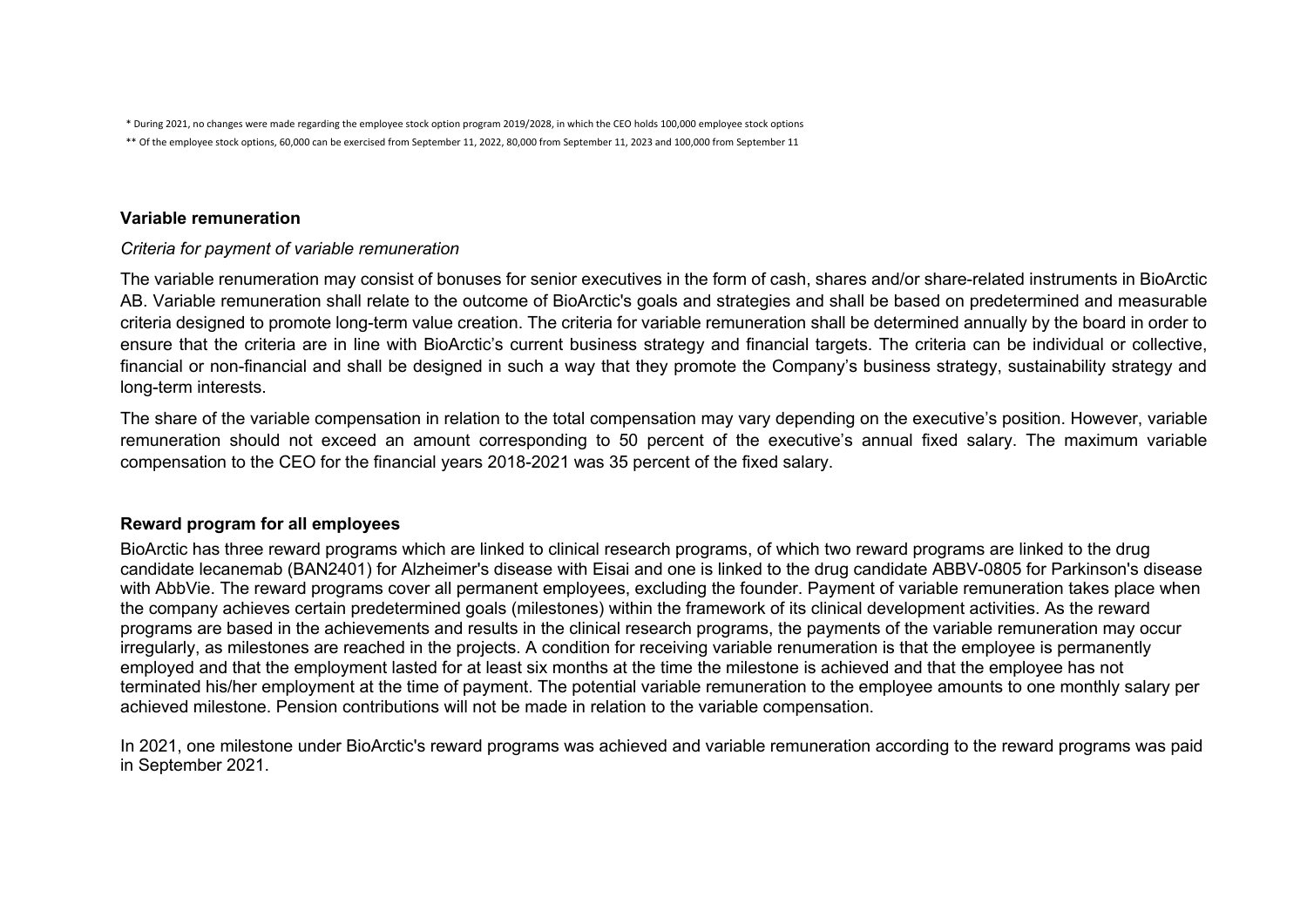#### **Variable renumeration to senior executives**

The Board has also, in accordance with the remuneration guidelines, decided that senior executives in the company shall be able to receive variable cash remuneration based on predetermined and measurable criteria. The criteria for receiving variable remuneration are linked to collective and individual business goals that are determined individually for each executive.

In 2021, the criteria for variable remuneration to the CEO have been linked to operational goals regarding, among other things, preclinical work with the outlicensed substances and support for collaborative projects with BioArctic's partners, progress of the own projects including strategy work with the aim of leading to new research collaborations, strategic work including work with the company's capital plan, development of the company's sustainability strategy, work with investor contacts and meeting requirements from the stock market. Despite the challenge of change caused by the pandemic, the operational goals have been met to a very high extent.

The table below shows the outcome of the CEO's fulfillment of the criteria for variable remuneration for the year 2021 and the variable cash remuneration for the year 2021.

| Name of director (position) | Description of the criteria related to the remuneration<br>component | Relative weighting of the performance criteria | a) Measured performance and<br>b) actual award/ remuneration outcome* |  |  |
|-----------------------------|----------------------------------------------------------------------|------------------------------------------------|-----------------------------------------------------------------------|--|--|
| Gunilla Osswald (CEO)       | Individual operational goals 2020                                    | 60%                                            | a) 97%<br>b) 544 kSEK                                                 |  |  |
|                             | Company operational goals 2020                                       | 40%                                            | a) 91%<br>b) 363 kSEK                                                 |  |  |

*Performance of the CEO in the reported financial year: variable cash compensation*

\* Refers to the bonus for the 2021 financial year that will be paid out in 2022

#### **Comparative information on the change of remuneration and company performance**

#### *Change of remuneration and company performance over the last five reported financial years (RFY) (kSEK)*

|                  | 2017 vs 2016 |       | 2018 vs 2017 |       | 2019 vs 2018 |       | 2020 vs 2019 |          | 2021 vs 2020 |      |
|------------------|--------------|-------|--------------|-------|--------------|-------|--------------|----------|--------------|------|
| CEO renumeration | 2461         | ⊦⊥,4% | 1 712        | 49,2% | 1716         | 33,0% | 15<br>، د د  | $-31,2%$ | 397          | 8,4% |